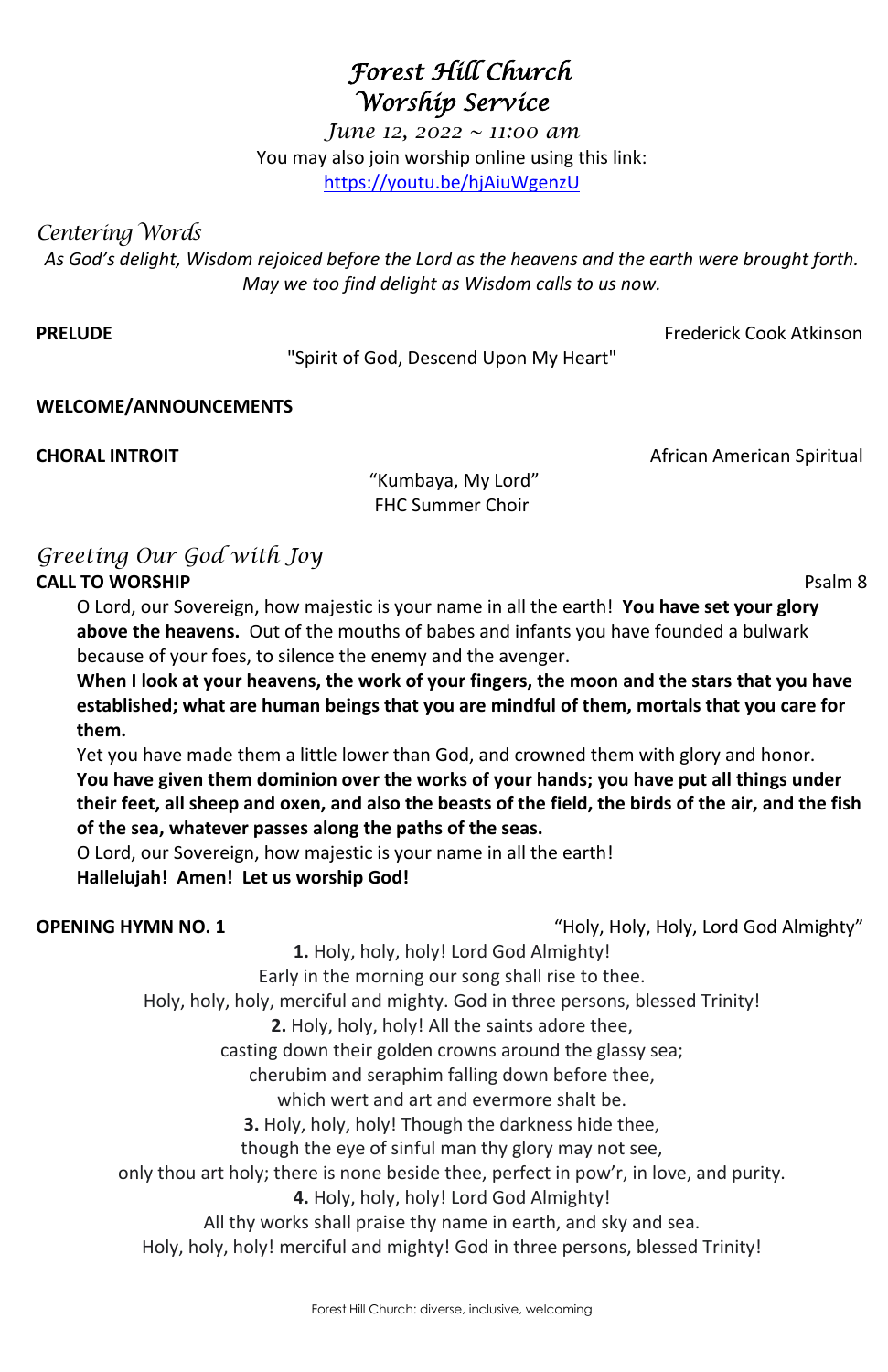### **PRAYER OF CONFESSION**

**Spirit of truth, we long to take delight in the wisdom you would share with us, but it is often too much to bear. We yearn to joyfully receive the blessings that wisdom seeks to bestow upon us, but we have trusted our own wisdom, turning away from the fullness of truth that you alone reveal. Forgive our inattention, and guide us into the sheer delight of bearing witness to your glory, that Wisdom may delight in us now as when the world was young. Amen.**

### **ASSURANCE OF FORGIVENESS (Prov. 8):**

When God fashioned us from the dust of the ground, Wisdom rejoiced before the Lord, delighting in the human race. Wisdom calls to bless us and delight in us now, not to curse us. Have hope and take heart.

#### **GLORIA**Taizé

**ANTHEM** By: James E. Clemens FHC Summer Choir

> "God We Honor You" God, we honor you. God, we trust in you. God, we worship and adore you. Take what we bring, offered to you Teach us to show your abundant blessing

#### Alleluia, Amen



### **RECOGNITION OF GRADUATES Amy Wheatley Amy Wheatley**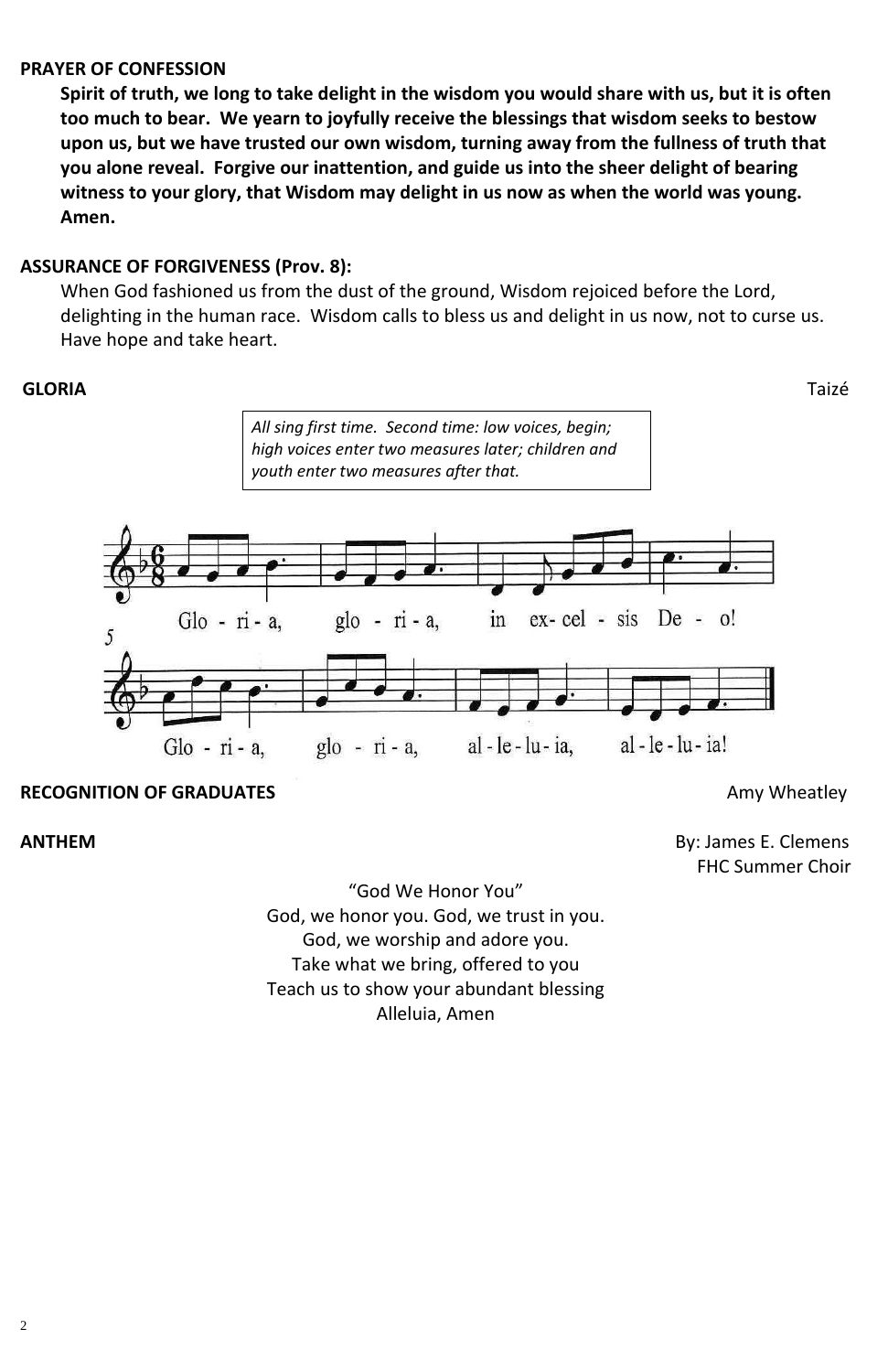## *Opening Our Hearts to God's Word* THE LIVING WORD (NRSV) **PROVERBS 8:1-4, 22-31**

Does not wisdom call, and does not understanding raise her voice? On the heights, beside the way, at the crossroads she takes her stand; beside the gates in front of the town, at the entrance of the portals she cries out: "To you, O people, I call, and my cry is to all that live.

The Lord created me at the beginning of his work, the first of his acts of long ago. Ages ago I was set up, at the first, before the beginning of the earth. When there were no depths I was brought forth, when there were no springs abounding with water. Before the mountains had been shaped, before the hills, I was brought forth—when he had not yet made earth and fields, or the world's first bits of soil. When he established the heavens, I was there, when he drew a circle on the face of the deep, when he made firm the skies above, when he established the fountains of the deep, when he assigned to the sea its limit, so that the waters might not transgress his command, when he marked out the foundations of the earth, then I was beside him, like a master worker; and I was daily his delight, rejoicing before him always, rejoicing in his inhabited world and delighting in the human race.

#### **John 16:12-15**

"I still have many things to say to you, but you cannot bear them now. When the Spirit of truth comes, he will guide you into all the truth; for he will not speak on his own, but will speak whatever he hears, and he will declare to you the things that are to come. He will glorify me, because he will take what is mine and declare it to you. All that the Father has is mine. For this reason, I said that he will take what is mine and declare it to you.

### *After the reading*s

Hear what the Holy Spirit is telling God's people. **Thanks be to God.**

### **HYMN NO. 15** "All Creatures of Our God and King"

**1.** All creatures of our God and King, lift up your voice and with us sing,

- Alleluia! Alleluia! O brother sun with golden beam,
- O sister moon with silver gleam, sing praises! Alleluia! Alleluia! Alleluia! Alleluia!
- **2.** O brother wind with clouds and rain, you nurture gifts of fruit and grain.

Alleluia! Alleluia! O sister water, flowing clear,

make music for your Lord to hear. Sing praises! Alleluia! Alleluia! Alleluia! Alleluia!

**3.** O brother fire, so warm and bright, chase off the shadows of the night.

Alleluia! Alleluia! Dear mother earth, who day by day

unfolds such blessings on our way, sing praises! Alleluia!

# Alleluia! Alleluia! Alleluia!

**4.** All who for love of God forgive, all who in pain or sorrow grieve, Alleluia! Alleluia! Christ bears your burdens and your fears; so, even in the midst of tears, sing praises! Alleluia! Alleluia! Alleluia! Alleluia!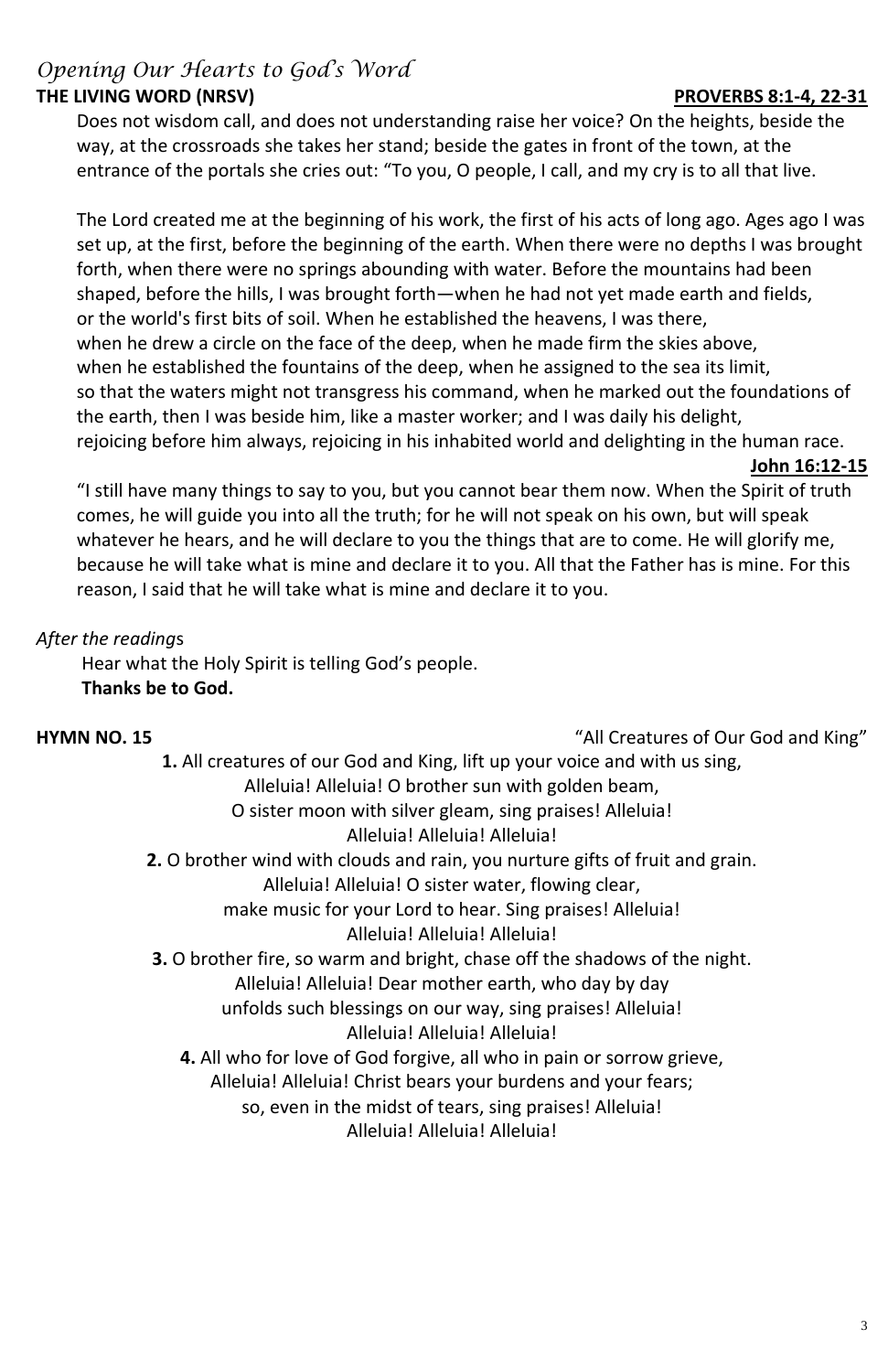"God, the Divine Braider"

#### **THE PRAYERS OF THE PEOPLE AND THE LORD'S PRAYER**

**Our Father, who art in heaven, hallowed be thy name, thy kingdom come, thy will be done, on earth as it is in heaven. Give us this day our daily bread; and forgive us our debts as we forgive our debtors; and lead us not into temptation but deliver us from evil. For thine is the kingdom, and the power, and the glory, forever. Amen.**

#### **FRIENDSHIP REGISTER**

To participate in our online Friendship Register, please leave a comment in the Live Chat box listing the names of those participating in this morning's Live Worship or email the office.

#### **OFFERING**

Giving and [Offering is available by texting: 216-400-5300](https://www.fhcpresb.org/social-justice-outreach/stewardship-2015/giving/#paypal) Or you may give online:<https://fhc.breezechms.com/give/online/> You may also mail a check to the church office.

**OFFERTORY** John B. Dykes

"Holy, holy, holy"

#### **PRAYER OF DEDICATION**

#### **CLOSING HYMN NO. 9** "The Play of the Godhead"

- **1.** The play of the Godhead, the Trinity's dance, Embraces the earth in a sacred romance, With God the Creator, and Christ the true Son, Entwined with the Spirit, a web daily spun In spangles of myst'ry, the great Three-in-One.
- **3.** In God's gracious image of co-equal parts, We gather as dancers, uniting our hearts. Men, women, and children, and all living things, We join in the round of bright nature that rings With rapture and rhythm: Creation now sings!

*Going Forth to Live as God's People* **BENEDICTION & THE PEACE**

**POSTLUDE Charles Gounod Charles Gounod** 

#### "Marche Romaine"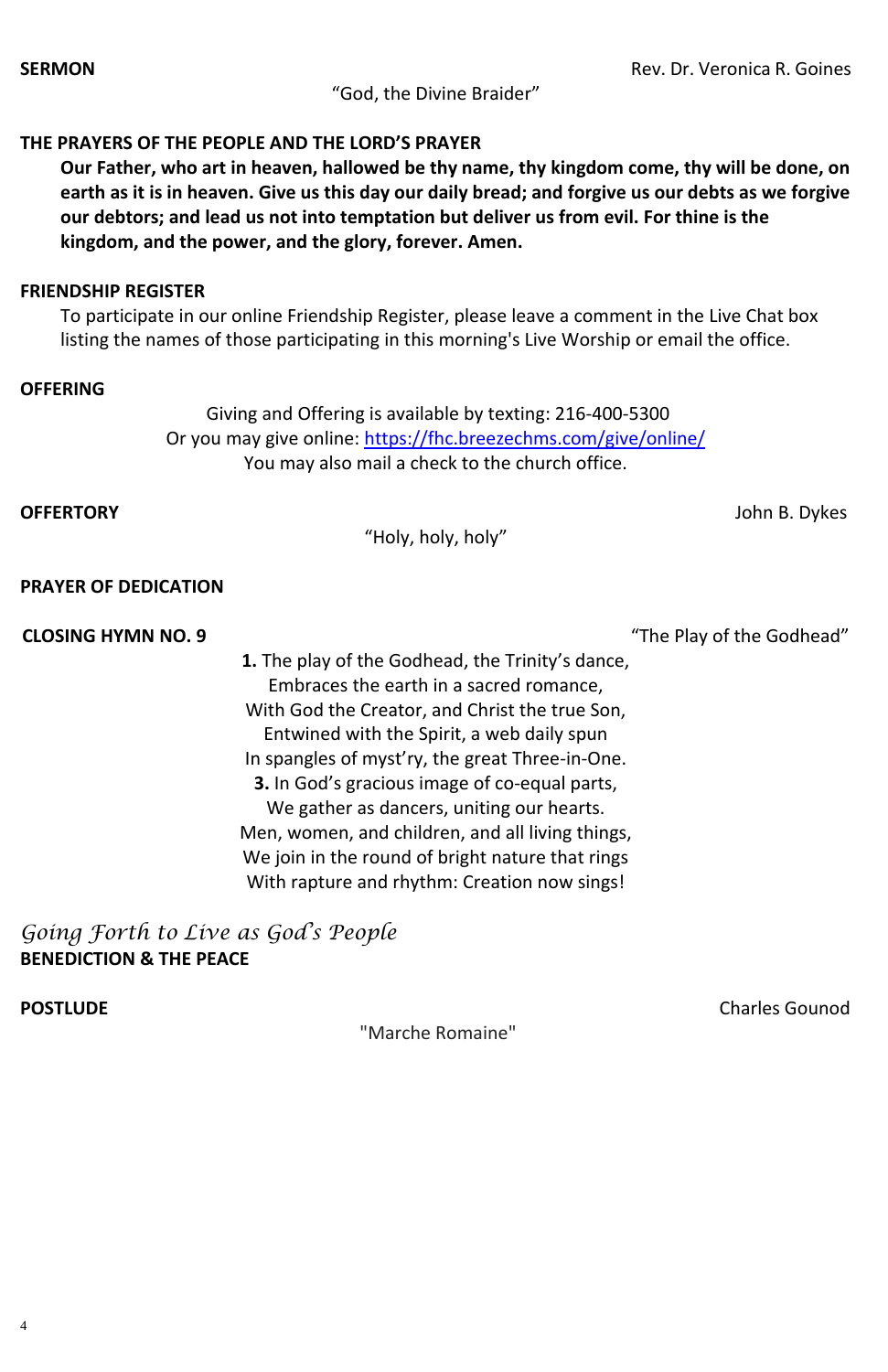### **CONGRATULATIONS AND GOD'S BLESSINGS TO OUR GRADUATES AND THEIR FAMILIES!**

**Anthony Mario Bland Jr.** graduated from Beachwood High School. Anthony plans to study Business at Cleveland State University or the University of Akron. He is the son of Anthony Bland, a long-time member of our FHC custodial staff.

**Larissa Boley** received her Master of Arts in Clinical Mental Health Counseling from the University of Akron. She plans to obtain her Professional Counselor licensure (LPC) and begin practice.

**Colin Burleigh** graduated from Shaker Heights High School. He will be attending Savannah College of Art and Design (SCAD) in the fall. Colin is the son of Kate and David Burleigh, and brother of Will and Andrew.

**Grant Heineman** graduated with a Bachelor of Music degree from Berklee College of Music where he studied Contemporary Writing and Production and Performance. Grant will be pursuing a Masters of Music degree. He is the son of Consuelo and Roger Heineman.

**Paige Eileen Krec** graduated from Stow Munroe Falls High School and will take a gap year, teaching at the Smyth School of Irish Dance. Paige is the granddaughter of Cathy and Don Ghiandoni.

**Aidan Peters** graduated from Cleveland Heights High School. Aidan is the son of Jeannine Gury and Scott Peters.

**Demo Solaru** received his Doctor of Law degree from Case Western Reserve University School of Law. He plans to work with the federal government. Demo is the son of Dele and Damos Solaru.

**Stosh Stawovy** received his Bachelor's degree from Bowling Green State University. He majored in Aviation Management and Operations. Stosh has accepted a position at the Central Wisconsin Airport in Wausau, Wisconsin. He is the son of Becky and Michael Stawovy.

**Seth Ungemach** received his Master of Education degree in School Counseling from the College of William & Mary. Seth plans to work in a Cleveland area school.

**Connor White** graduated from Strongsville High School. Connor will be working full-time while learning the Electrical trade and taking classes at Tri-C to earn his degree in Construction Management. Connor is the son of Jill and Kevin White and the grandson of Barb Hansen.

**Ian Zych** graduated with a Bachelor of Fine Arts from the Savannah College of Art and Design, where he majored in film and writing. Ian is the son of Beth and Tom Zych.

**We also want to recognize recipients of the 2022-2023 Ron Register Scholarship**, named in honor of FHC's own Ron Register, who served on the Cleveland Heights-University Heights Board of Education for 16 years, including four terms as president. The scholarship committee, comprised of Forest Hill Church members and members of the community (Doris Allen, Reg. T. Evans, Susie Kaeser, Louisa Oliver, Quentin Smith, and Diana Woodbridge) presented scholarships of \$2500 to two Cleveland Heights High School graduates at an award ceremony in May.

**Keonshae 'Shae' Boyd Bey** excelled in academics and served on student council. He was captain of the football and wrestling teams, and a member of the track team. Shae worked at a local food pantry and helped organize a winter coat drive. He will attend Florida Memorial University, majoring in Business Management.

**Troy Gentry**, a member of the National Honor Society and class council, was also actively engaged with a variety of school clubs and athletics, including wrestling and MSAN, as well as volunteering within the community. Troy juggled all of these activities while maintaining a 3.9 GPA.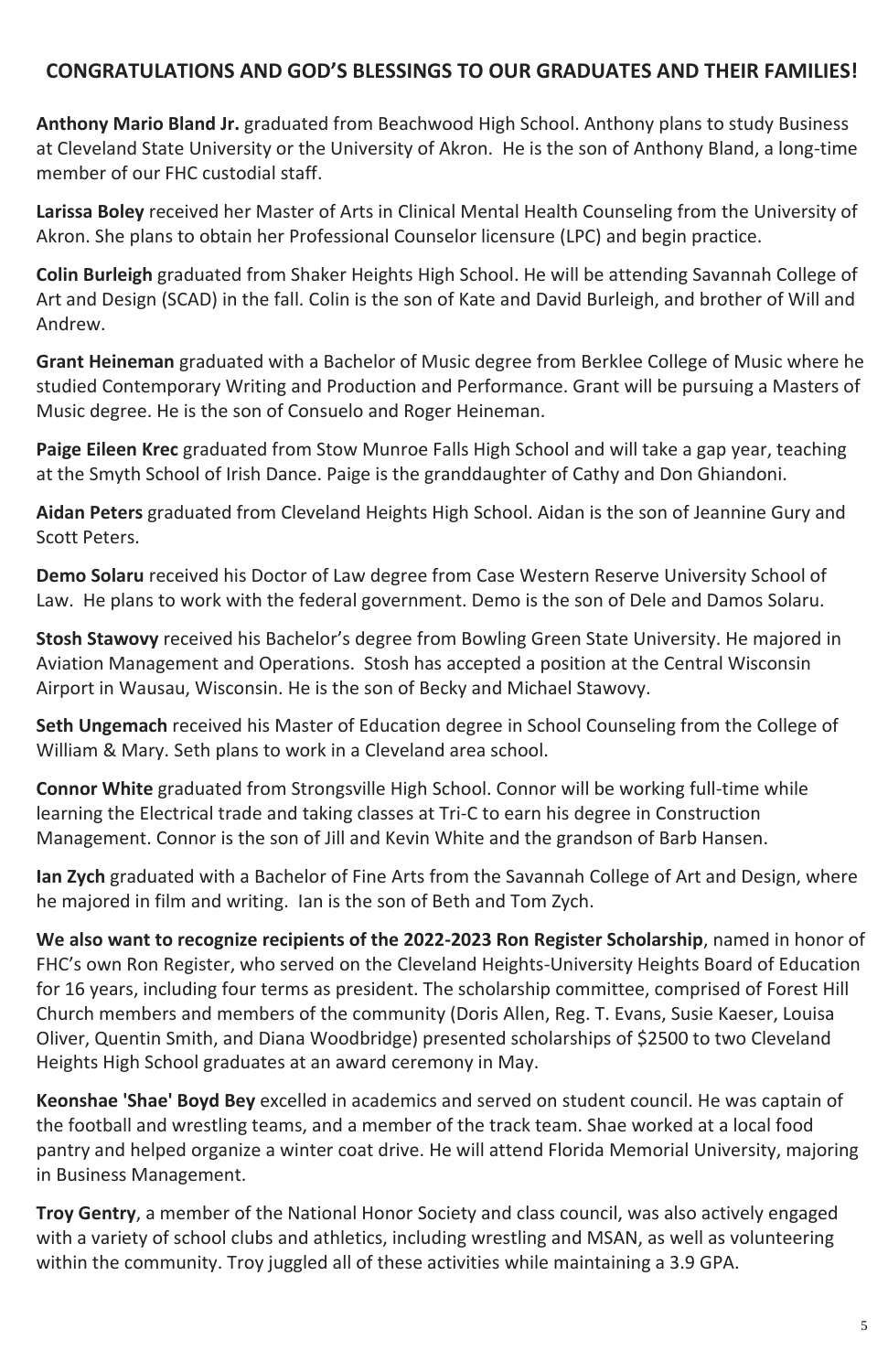![](_page_5_Picture_0.jpeg)

#### **Prayer Request:**

To request prayers for a personal concern, please email Pastor Lentz [\(pastorlentz@fhcpresb.org\)](file://///fhcserver2019/data/Worship%20Services/2022%20Bulletins/pastorlentz@fhcpresb.org) or Pastor Goines [\(pastorgoines@fhcpresb.org\) no later than Thursday afternoon of each week for](mailto:pastorgoines@fhcpresb.org) inclusion in next week's congregational prayer. Please direct all prayer concerns that arise between Friday and Sunday morning to the Pastor's on-call phone line (216-319-3596). The on-call phone is operational after office hours on weekdays and Saturday through Sunday morning.

#### **Prayers are requested this week for:**

Kiva Bohanon, Barb Cloud, Mark Davidson, Mark Hansen, Deborah Howard, Joanna Klingenstein, Dave Neff, Grace Uhle, and Susan Way.

### **Please remember these homebound members in your prayers:**

Robert Kellermeyer, Florence and Ron Klein, Carol Hopkins-Lutz, Emelia McGuire, Elaine Tapié, Beryl and Henrietta Williams.

**Care Group***: The Nazareth Care Group* will assist our pastors with members' needs in **June**. Please call the church office to report an illness, hospitalization, family emergency, birth or death. Information will be passed on to the **Care Group leader, Kay Dunlap [\(deacons@fhcpresb.org\)](mailto:deacons@fhcpresb.org).** 

**Thank you, all office volunteers:** Joan Bacon, Lynda Bernays, and Cathy Ghiandoni**.** 

**The deadline for the bulletin and weekly email** is Tuesday of each week at 5 pm. The next TOWER deadline is **June 16 (for the July/August TOWER) at 8:00 am.** Please submit your written requests to [office@fhcpresb.org.](mailto:office@fhcpresb.org)

> **3031 Monticello Blvd., Cleveland Hts., OH 44118 Office: 216-321-2660 Fax: 216-320-1214**

**Pastoral Care Emergencies: 216-319-3596 Custodian Phone on Duty: 216-217-5257**

**Email: [office@fhcpresb.org](mailto:office@fhcpresb.org) Website: [www.fhcpresb.org](http://www.fhcpresb.org/)**

**Rev. Dr. Veronica R. Goines, Rev. Dr. John C. Lentz, Jr., Co-Pastors Dr. Amy Wheatley, Dir. of Family, Youth & Children's Ministries Dr. Qin Ying Tan, Director of Music Rev. Carol Wedell, Parish Associate**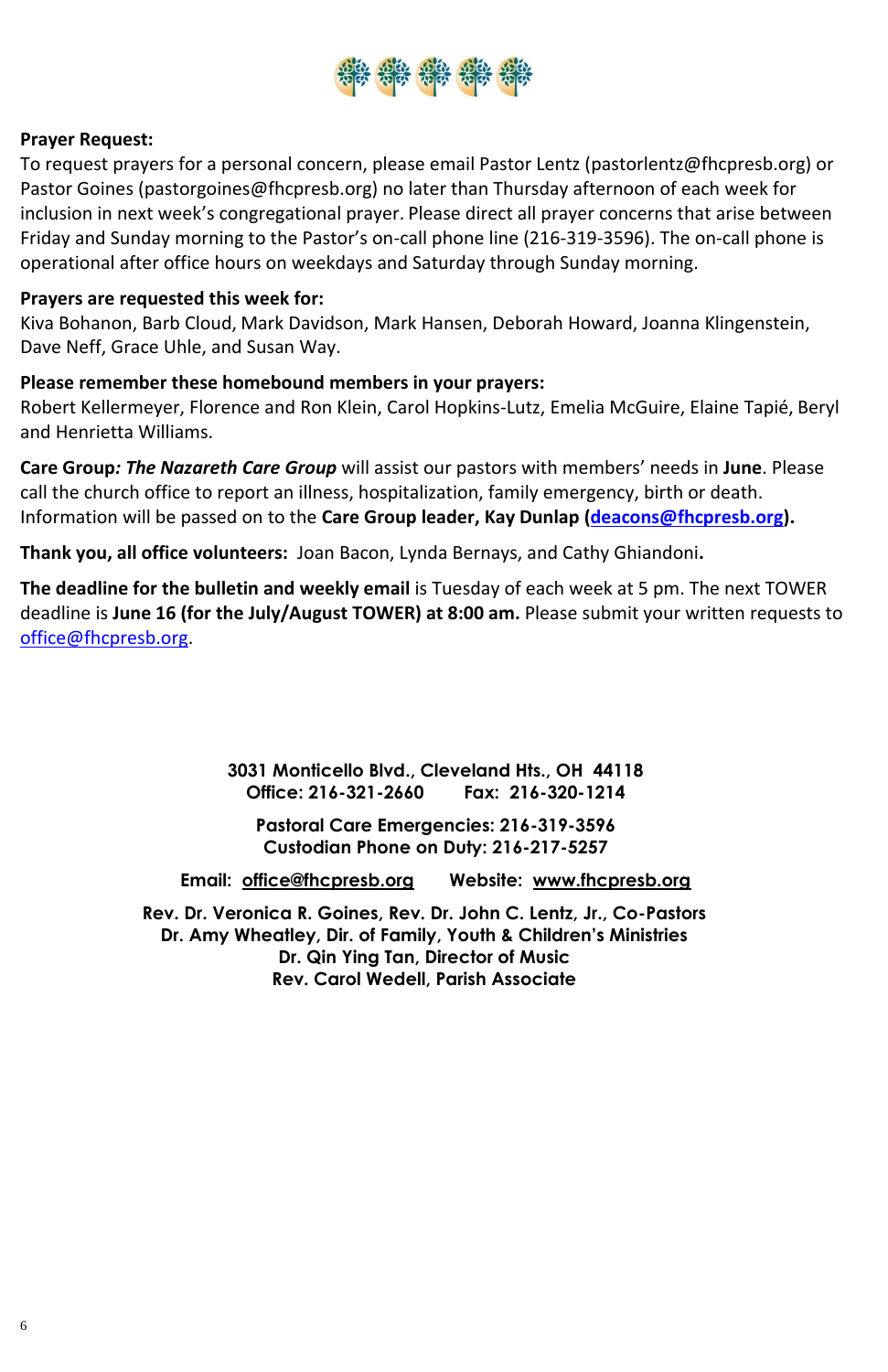# **We will remain at 11 am for worship during the summer.**

![](_page_6_Picture_1.jpeg)